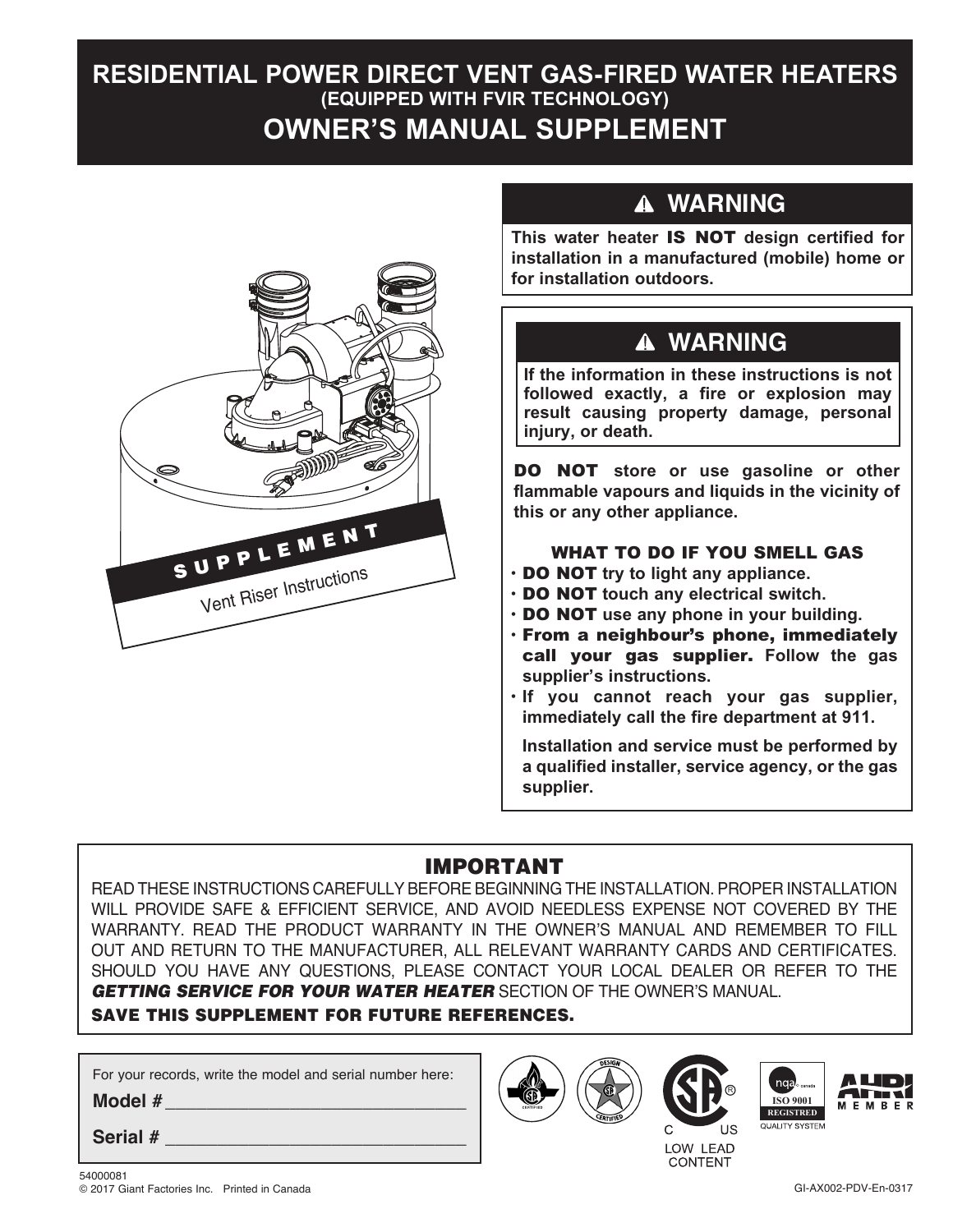#### **Venting**



| The Vent Termination must have a: |                                                                                                                                                                     | Canadian Installations <sup>1</sup>                                                                                                                                                                          | U.S. Installations <sup>2</sup> |
|-----------------------------------|---------------------------------------------------------------------------------------------------------------------------------------------------------------------|--------------------------------------------------------------------------------------------------------------------------------------------------------------------------------------------------------------|---------------------------------|
| A)                                | Clearance above grade, veranda, porch, deck, or balcony.                                                                                                            | 12 inches (30.5 cm)                                                                                                                                                                                          | 12 inches (30.5 cm)             |
| B)                                | Clearance to window or door that may be opened.                                                                                                                     | 12 inches (30.5 cm)                                                                                                                                                                                          | $* * *$                         |
| $\mathbf{C}$                      | Clearance to outside corner.                                                                                                                                        | $\star$                                                                                                                                                                                                      | $\star$                         |
| D)                                | Clearance to inside corner.                                                                                                                                         | $\star$                                                                                                                                                                                                      | 3 feet (91 cm)                  |
| E)                                | Clearance to regulator vent outlet.                                                                                                                                 | 3 feet (91 cm) from the<br>regulator vent outlet and<br>3 feet (91 cm) horizontally<br>from the vertical center line<br>of the regulator vent outlet<br>to a maximum vertical<br>distance of 15 feet (4.5 m) | $\star$                         |
| F)                                | Clearance to each side of center line extended above<br>meter/regulator assembly.                                                                                   | $^\star$                                                                                                                                                                                                     | $\star$                         |
| G)                                | Clearance to non-mechanical air supply inlet to building or<br>the combustion air inlet to any other appliance.                                                     | 12 inches (30.5 cm)                                                                                                                                                                                          | $* * *$                         |
| H)                                | Clearance to a mechanical air supply inlet.                                                                                                                         | 6 feet (1.83 m)                                                                                                                                                                                              | * * * *                         |
| I)                                | Clearance above paved sidewalk or paved driveway<br>located on public property.                                                                                     | 7 feet (2.13 m) <sup>†</sup>                                                                                                                                                                                 | $^{\star},^{\dagger}$           |
| J)                                | Clearance under veranda, porch, deck, or balcony.                                                                                                                   | 12 inches (30.5 cm)**                                                                                                                                                                                        | $\star$                         |
| K)                                | Vertical clearance to ventilated soffit located above the<br>terminal within a horizontal distance of two (2) feet (61 cm)<br>from the center line of the terminal. | 12 inches (30.5 cm)*                                                                                                                                                                                         | 12 inches (30.5 cm)*            |
| L)                                | Clearance to unventilated soffit.                                                                                                                                   | 12 inches (30.5 cm)*                                                                                                                                                                                         | 12 inches (30.5 cm)*            |
| M)                                | Clearance to permanently closed window.                                                                                                                             | $\star$                                                                                                                                                                                                      | $\star$                         |

Notes:

† A vent shall not terminate where it may cause hazardous frost or ice accumulations on adjacent property surfaces.

<sup>1)</sup> In accordance with the current CSA B149.1, Natural Gas and Propane Installation Code.<br>2) In accordance with the current ANSI Z223.1 / NFPA 54, National Fuel Gas Code.

Clearance in accordance with local installation codes and the requirements of the gas supplier.

For Canadian and U.S. installations, the vent shall not terminate above a paved driveway that is located between two (2) single family dwellings and serves both dwellings. \*\* Permitted only if the veranda, porch, deck, or balcony is fully open on a minimum of two (2) sides beneath the floor.

<sup>\*\*\*</sup> Nine (9) inches (23 cm) for appliances > 10,000 BTU/hr (3 kW) and ≤ 50,000 BTU/hr (15 kW), twelve (12) inches (30.5 cm) for appliances > 50,000 BTU/hr (15 kW).<br>\*\*\*\* The vent terminal shall terminate at least three (3)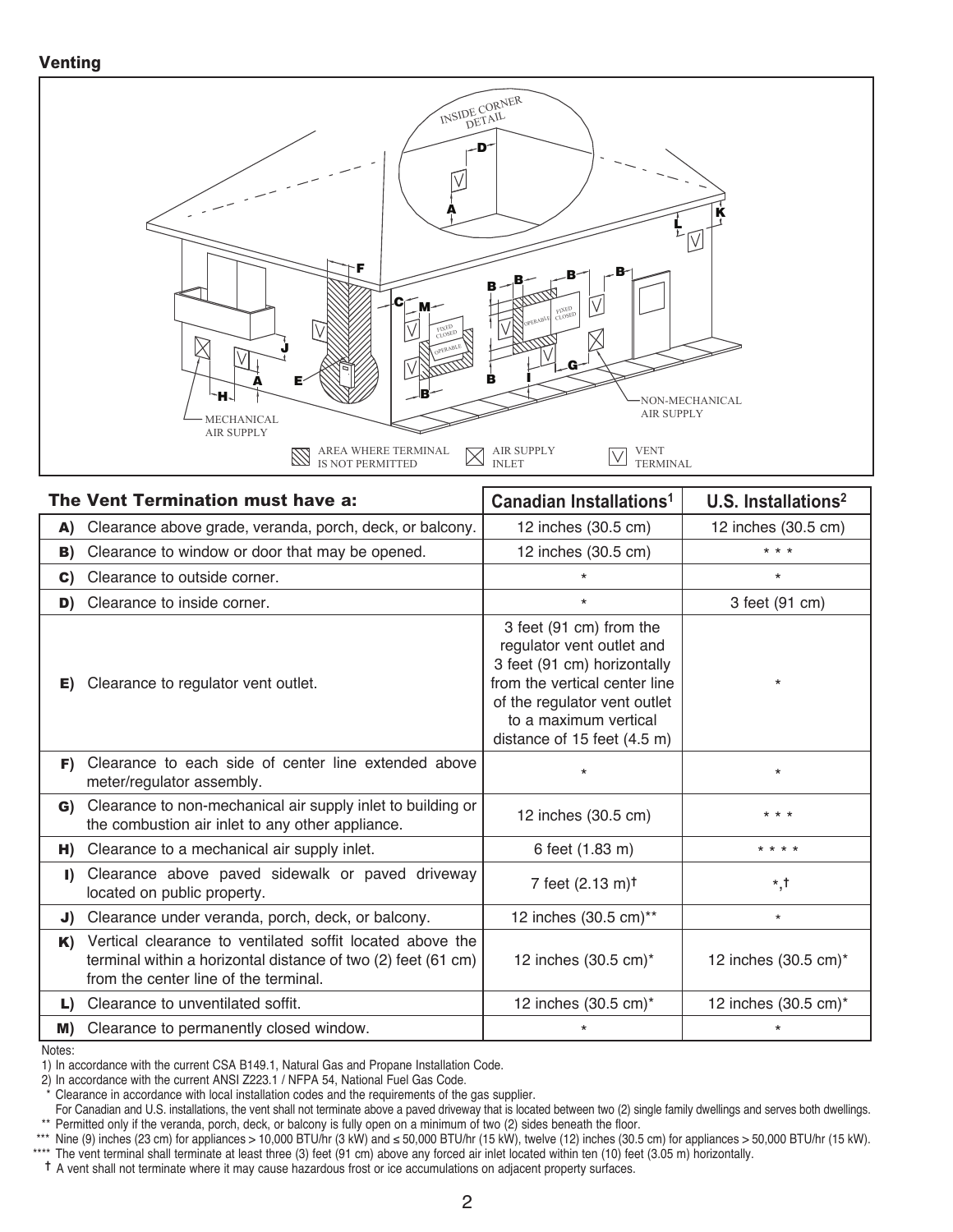### **Vent Termination through-the-Wall**

When venting cannot exit through the wall at height greater than or equal to twelve (12) inches (30.5 cm) above ground level, or anticipated snow level, the installation must be modified to include a vent riser as shown in the **Figure 1**. The maximum equivalent length of vent pipe (including the vent riser) must be in accordance with the specifications in the owner's manual.



In cold environment, where conditions present a risk of ice accumulation at the air intake terminal, the termination configuration shown in **Figure 2a** is recommended. Change the 90° termination elbows with 45° termination elbows. If it is impossible to maintain the twelve (12) inch (30.5 cm) clearance above grade or anticipated snow level, the air intake terminal may be fitted with a riser similar to that on the vent terminal (see **Figure 2b**).





# **WARNING**

near and around where the vent and air intake pipes infiltration of combustion products into the building. Check that all openings and gaps in the outside wall pass through the exterior wall are sealed to prevent

# **WARNING**

In freezing weather, check for snow accumulation around the water heater vent and air intake **AVERTISSEMENT** be installed at least twelve (12) inches (30.5 cm) **ATTENTION** terminals where they pass through the outside wall or roof. The open end of the terminals must above the highest anticipated snowfall to prevent blockage by snow.

### **Condensation in the venting system**

In some installations, condensation will form in the horizontal runs of vent piping. In order to effectively control the condensation from adversely affecting the mechanical components of the water heater (draining back into the blower), a rubber transition fitting with a drain outlet is mounted directly on the blower vent outlet.

- Remove the cap on the drain outlet.
- Connect a 1/2" I.D. flexible, PVC (or equivalent material), clear tubing to the drain outlet. The tubing must be of sufficient length to reach a suitable free-flowing drain or other required condensate disposal termination requirements (Refer to local codes).
- Loop the drain tube so that it has a circular trap (approximately eight (8) inches (20.3 cm) in diameter) and secure the top and bottom with zip ties as shown in **Figure 3.**
- Fill the drain tube with water (at least halfway) so that no combustion gases might vent into the room.
- Route the drain tube to the floor drain and secure the tube in a vertical position to the side of the water heater.